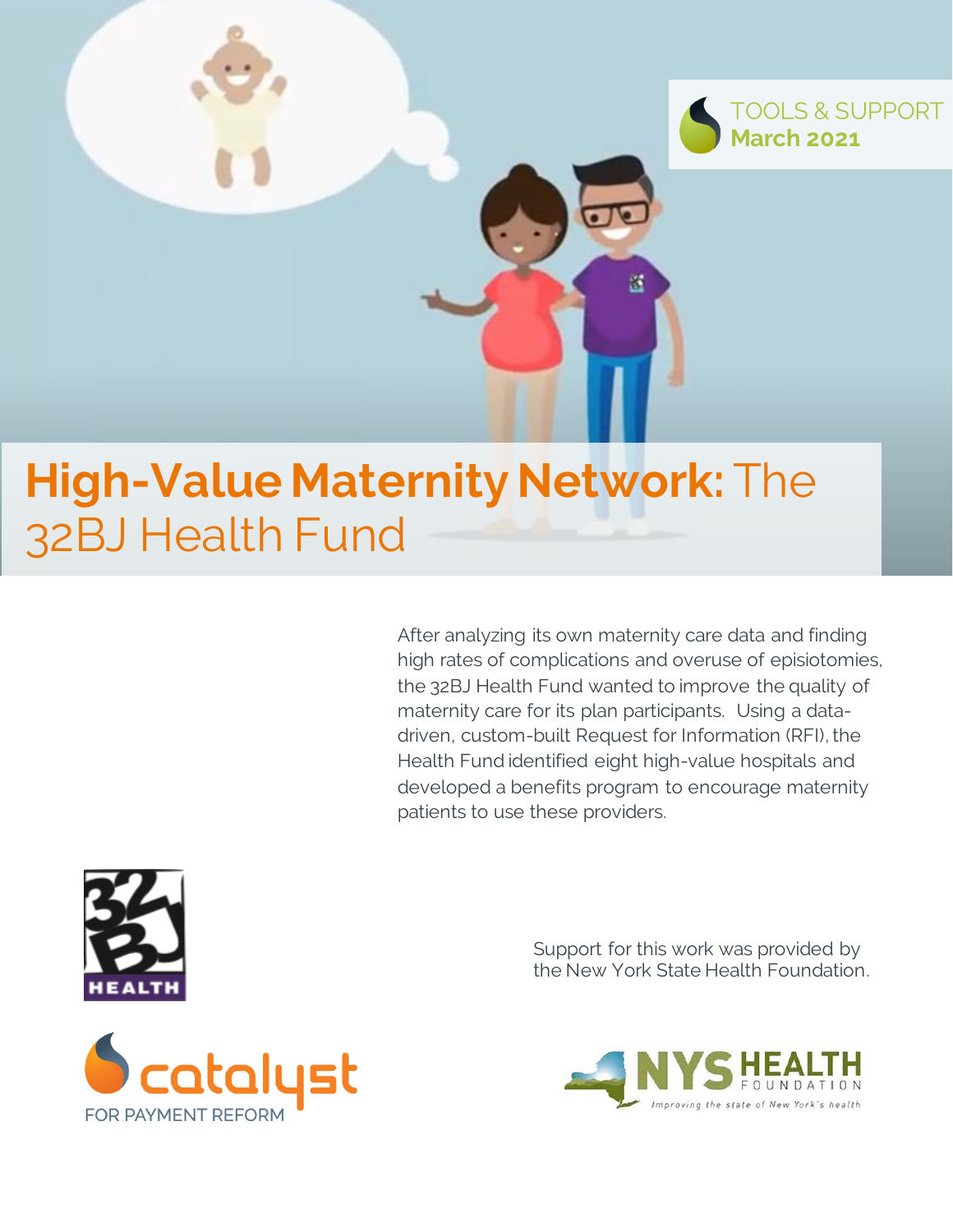

# Case Study High-Value Maternity Network

**The 32BJ Health Fund is a joint labor management partnership** providing health care benefits to union members of the Service Employees International Union (SEIU) 32BJ – the largest property service workers union in the country – and their eligible dependents. The 32BJ Health Fund (or Health Fund) self-funds health care coverage for nearly 200,000 plan participants across more than 5,000 separate employers. Approximately 168,000 Health Fund participants live or work in the metropolitan area around Northern New Jersey and New York City where the 32BJ Health Fund contracts with Empire BlueCross BlueShield (Empire) as its third-party administrator (TPA). As a TPA, Empire supplies the provider network and adjudicates claims for the Health Fund.

The 32BJ Health Fund has developed a strategic plan design and internal resources to ensure its plan participants can access high-quality care, including: 1

- A direct contract that covers joint replacement and bariatric surgeries in a bundled payment arrangement;
- Benefit design that encourages patients to use lower-cost facilities;
- In-house data warehousing and analytics;
- In-house call center to provide care navigation assistance to plan participants; and

#### **What is a joint labor management partnership?**

Joint labor management partnerships are multi-employer plans governed jointly by a board of union and employer trustees. Often known as "Taft-Hartley Funds" in reference to the 1947 federal law that regulates labor unions, these types of plans cover approximately 10 million people in the  $US<sup>1</sup>$ 

• Streamlined plan design and enrollment – all plan participants get the same health plan with rich benefits, allowing the Health Fund more flexibility when implementing changes.

Health Fund plan participants – cleaners, property maintenance workers, doormen and doorwomen, security officers, window cleaners, building engineers, school and food service workers, and their families – pay zero monthly premium contributions and have access to a wide network of health care providers. The Health Fund takes an active role in navigating the complexities and lack of transparency in health care to help plan participants make informed decisions and find high-quality, lower-cost health care services.

Maternity care comprises a significant portion of the Health Fund's health care spending. In 2018, the Health Fund covered over 1,000 births in New York and New Jersey, amounting to almost \$23 million in spending for labor and delivery. Analysis of the Health Fund's claims data showed significant opportunities for quality improvement, based on the rate of c-sections, episiotomies, and severe maternal morbidity among plan participants. The Health Fund used that data to

<sup>1</sup> Introduction to Multiemployer Plans | Pension Benefit Guaranty Corporation. Retrieved 10 February 2021, from <https://www.pbgc.gov/prac/multiemployer/introduction-to-multiemployer-plans>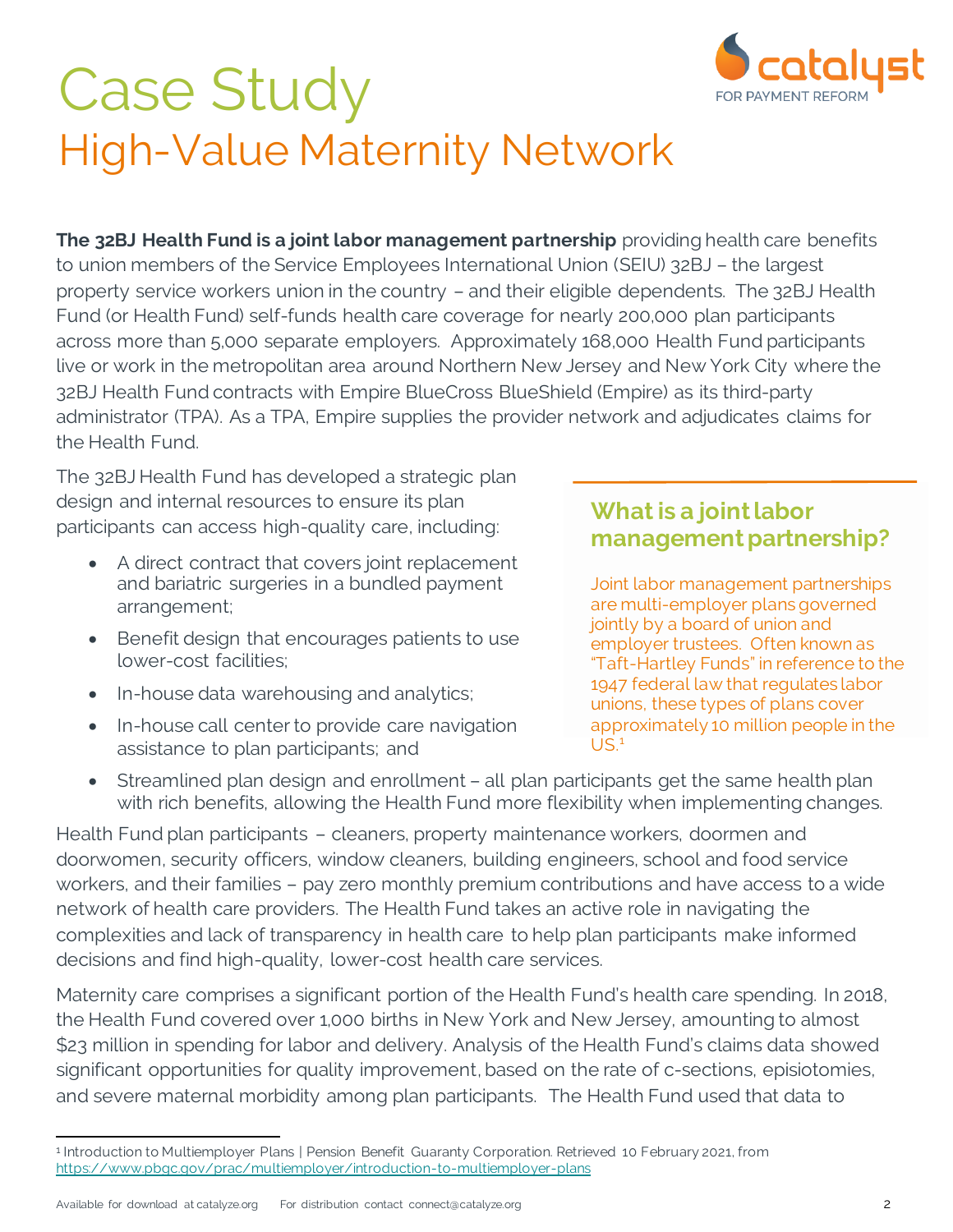design a new program focused on improving the quality of maternity care for its covered population.

In 2020, the Health Fund successfully developed a High-Value Maternity Care Network (HVMN) and received a grant from the New York State Health Foundation to develop a toolkit to help other health care purchasers replicate it. This case study is part of that toolkit and describes the Health Fund's process for selecting high-value hospitals and developing a benefit design to encourage maternity patients to use these hospitals and their associated clinicians. To understand the initiative, CPR interviewed Sara Rothstein, Director of the 32BJ Health Fund, and Jackie Meilak, the Health Fund's Director of Clinical Partnerships, in June 2020, and drew from a presentation by Sara Rothstein from March 2020, "[High-Value Maternity Care: Payment and](https://www.catalyze.org/product/maternity-payment-benefit-design-solutions/)  [Benefit Design Solutions.](https://www.catalyze.org/product/maternity-payment-benefit-design-solutions/)"

# Background

Public reporting and investigative journalism have exposed the uneven quality of care in maternity across the United States, where the maternal mortality rate rose sharply in the early 2000s. <sup>2</sup> Due to structural and interpersonal racism, people of color – particularly Black and Indigenous women – bear a disproportionate share of maternal harm. Those with private insurance are not protected from the ills of racial health inequities. According to an analysis by the New York State Health Foundation, Black New Yorkers with private insurance suffered from severe maternal morbidity (SMM) at a rate of 2.3x that of privately-insured white New Yorkers in 2018.<sup>3,4</sup> Because women of color comprise the majority of the Health Fund's population of expectant mothers, the Health Fund recognized that its plan participants were potentially at higher-risk for poor maternal outcomes.<sup>5</sup>

An analysis of the Health Fund's claims data from plan years 2016-2018 showed that SMM among plan participants occurred in about 290 out of every 10,000 births, more than twice the 2014 national rate, and slightly higher than the 2014 rate for New York City. Additionally, over 25% of plan participants who gave birth vaginally had received an episiotomy - more than twice the 2016 rate for the general New York population, and five times The Leapfrog Group's target

|                         | # of Cases Per 10,000 Births |                  |                    |
|-------------------------|------------------------------|------------------|--------------------|
|                         | $U$ S <sup>*</sup>           | NYC <sup>*</sup> | 32BJ Health Fund** |
| <b>SMM Rates</b>        | 144.0                        | 277.8            | 290.1              |
|                         | $%$ of Births                |                  |                    |
|                         | Target (The Leapfrog Group)  | NY State***      | 32BJ Health Fund** |
| <b>Episiotomy Rates</b> |                              | 12%              | 25.6%              |

<sup>2</sup> Eugene Declercq and Laurie Zephyrin, *Maternal Mortality in the United States: A Primer* (Commonwealth Fund, Dec. 2020). <https://doi.org/10.26099/ta1q-mw24>

rate.

<sup>3</sup> SMM classifies unexpected outcomes of labor and delivery that result in significant consequences to a patient's health. <sup>4</sup> New York State Health Foundation analysis of 2011–2018 New York State Statewide Planning and Research Cooperative System (SPARCS) data, *Complications of Childbirth: Racial & Ethnic Disparities in Severe Maternal Morbidity in New York State*, August 2020[. https://nyshealthfoundation.org/resource/complications-of-childbirth-racial-ethnic-disparities-in-severe](https://nyshealthfoundation.org/resource/complications-of-childbirth-racial-ethnic-disparities-in-severe-maternal-morbidity-in-new-york-state/)[maternal-morbidity-in-new-york-state/](https://nyshealthfoundation.org/resource/complications-of-childbirth-racial-ethnic-disparities-in-severe-maternal-morbidity-in-new-york-state/)

<sup>5</sup> Melanie G West, *New York City Union Uses Its Size to Leverage Improved Maternity Care.* (*The Wall Street Journal*. Aug 2019) <https://www.wsj.com/articles/new-york-city-union-uses-its-size-to-leverage-improved-maternity-care-11566256083> \* 2014 Measurement Period

<sup>\*\*2016-2018</sup> Measurement Period

<sup>\*\*\*2016</sup> Measurement Period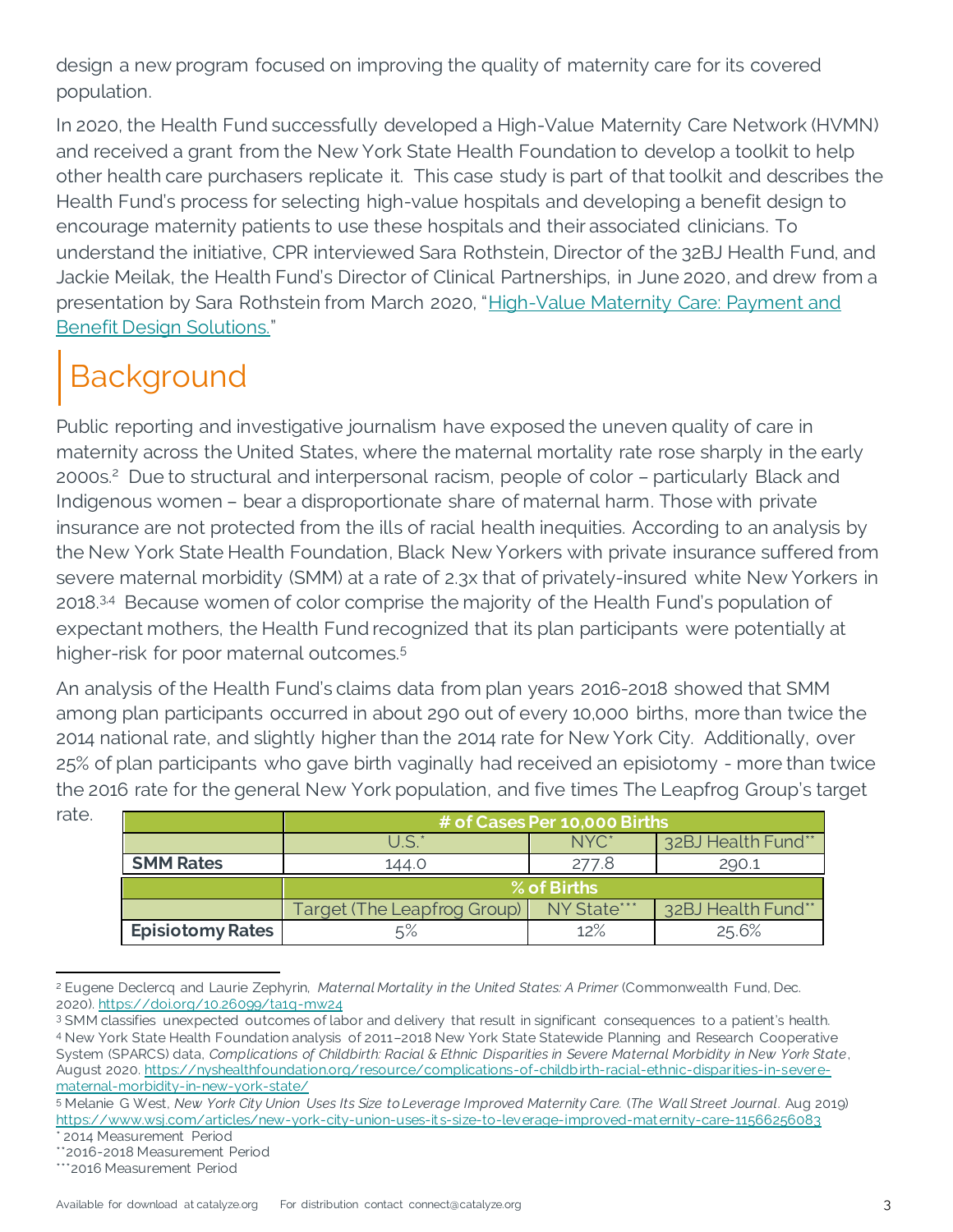As a member of Catalyst for Payment Reform, the Health Fund is part of a community of purchasers committed to implementing strategies that produce higher-value health care and improve the functioning of the health care marketplace. The Health Fund decided to work directly with local, in-network hospitals in New York and New Jersey to improve the quality of maternity care services available to its plan participants. On the heels of the Health Fund's success in launching a [cost-effective hospital network](https://www.catalyze.org/product/health-fund-hospital-prices/) for facility care, it decided to develop a high-value maternity network.

## Designing the Strategy: High-Value Maternity Network

#### Developing the RFI

The journey to a high-value maternity network began with developing the right tool for selecting hospitals and providers. Committed to building its own tool, the Health Fund – with the guidance and input of a consultant – designed a Request for Information (RFI) to distribute to hospitals. The Health Fund's goals for the RFI process included:

- Establishing a set of minimum criteria candidate hospitals must meet to be in the network, including certain maternity care outcomes and a commitment to data reporting requirements;
- Evaluating hospitals' current maternity-related services, staffing model, adherence to clinical guidelines, outcomes, and quality improvement efforts; and
- Identifying high-performing hospitals that are dedicated to continued quality improvement and that are committed to partnering with the Health Fund in achieving better maternal outcomes.

The Health Fund followed two guiding principles in its use of the RFI. First, wherever possible, it relied on nationally recognized external sources for quality, performance improvement, and operational standards of excellence. The Health Fund used resources and data reporting standards from the Centers for Disease Control and Prevention (CDC), the California Maternal Quality Care Collaborative (CMQCC), The Leapfrog Group, and the Alliance for Innovation on Maternal Health (AIM). The RFI also deferred to regional standards for clinical excellence from both the New York and New Jersey state departments of health. Incorporating these external standards helped the Health Fund establish concrete expectations around clinical best practices. Second, the Health Fund developed a set of questions to ensure it received the necessary data to perform meaningful comparisons across hospitals and their care delivery practices, structuring the questions around a constrained set of answer choices.

The RFI focused on a hospital's efforts, successes, and willingness in the following areas:

• **Staffing:** availability and qualifications of in-network physicians, midwives, doulas, and lactation consultants; specifically, the RFI asked hospitals to ensure that all labor, anesthesia, and delivery services, including Neonatal Intensive Care Unit (NICU) care, are delivered by in-network providers and that plan participants will not be subject to surprise bills.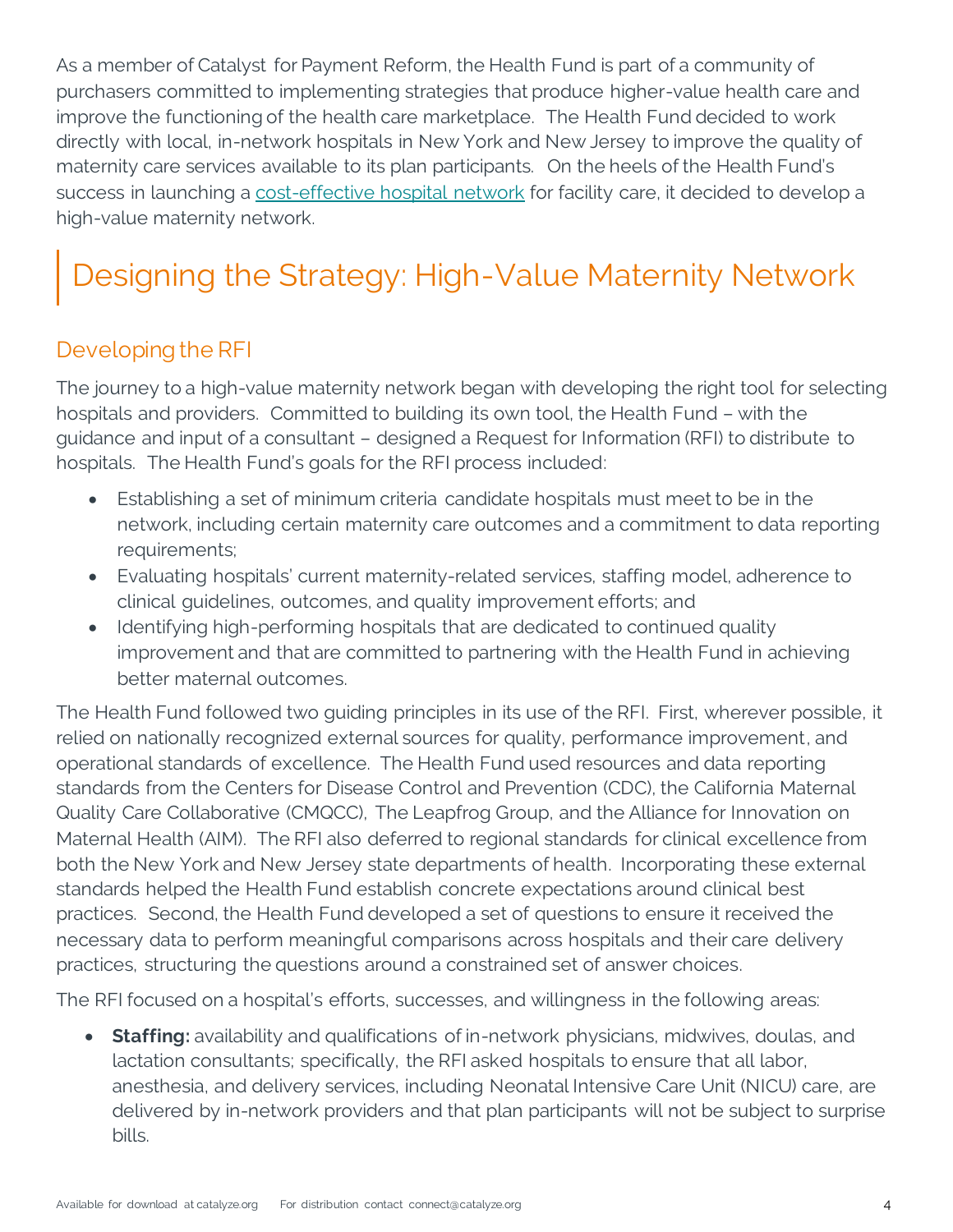- **Reporting:** agreement to provide ongoing quality performance data broken down by race and ethnicity. This includes reporting on instances of SMM and the Leapfrog Hospital Survey on Maternity Outcomes measures; the RFI also asked hospitals to report on their adherence to evidence-based guidelines, as defined by the American College of Obstetricians and Gynecologists (ACOG) and state-specific protocols.
- **Quality improvement:** actions taken to improve maternity and post-partum care, including a hospital's incorporation of the CMQCC Maternal Quality Improvement Toolkits.
- **Patient experience and satisfaction:** availability of translation services as well as the measurement and reporting of patient satisfaction for maternity care, at both the hospital and the clinician level.
- **Compliance:** adherence to the Health Insurance Portability and Accountability Act (HIPAA) patient protections for privacy and data security.
- **Payment reform:** experience with and openness to alternative payment models for maternity services.

#### What about prices?

Cost containment is a pillar in the Health Fund's purchasing strategy as it strives to provide benefits that are high-quality and affordable. In 2018, the Health Fund's analysis of price variation within New York City led to the creation of a cost-effective network, complemented by benefit design that encourages plan participants to avoid hospitals that charge higher prices for common procedures.<sup>6</sup> The Health Fund incorporated this groundwork into its Maternity RFI by requiring that hospitals have "*preferred"* status in the Health Fund's cost-effective network to participate in the RFI. The Health Fund also assessed eligible hospitals' willingness to provide a discount if a hospital's prices were above the Health Fund's median cost for maternity care.

#### Spotlight on reporting

The Health Fund intentionally put forward strict data reporting requirements in the RFI to set a precedent for the reporting that would be required from selected hospitals on an ongoing basis. Based on hospital feedback during the RFI process, the Health Fund learned that many hospitals were challenged by the requirement to provide SMM, maternal mortality, and other quality data that was broken out by patient race and ethnicity, and payer type (commercial, Medicaid, Medicare). This requirement reflected the Health Fund's commitment to addressing racial and ethnic disparities in care, as such data is necessary to measure and address inequities.<sup>7</sup>

#### Managing the RFI process

The Health Fund's first step was to convince hospitals to bid for the opportunity. To do so, Jackie Meilak set up calls to introduce hospital and health system leadership to the Health Fund and explain the benefits of a direct partnership for maternity care. Finding the right points of contact proved challenging: each health system had a different organizational structure and scope of

<sup>6</sup> The benefit design for the cost-effective network stipulates a \$100 co-pay for inpatient admission at a *preferred* hospital, and a \$1,000 co-pay at *non-preferred* hospitals. For more information, visit [https://www.catalyze.org/product/health-fund-hospital](https://www.catalyze.org/product/health-fund-hospital-prices/)[prices/](https://www.catalyze.org/product/health-fund-hospital-prices/)

<sup>7</sup> Hardeman, R., Medina, E., & Boyd, R. (2020). Stolen Breaths. *New England Journal Of Medicine*, *383*(3), 197-199. doi: 10.1056/nejmp2021072 (see "*Mandate and measure equitable outcomes.*")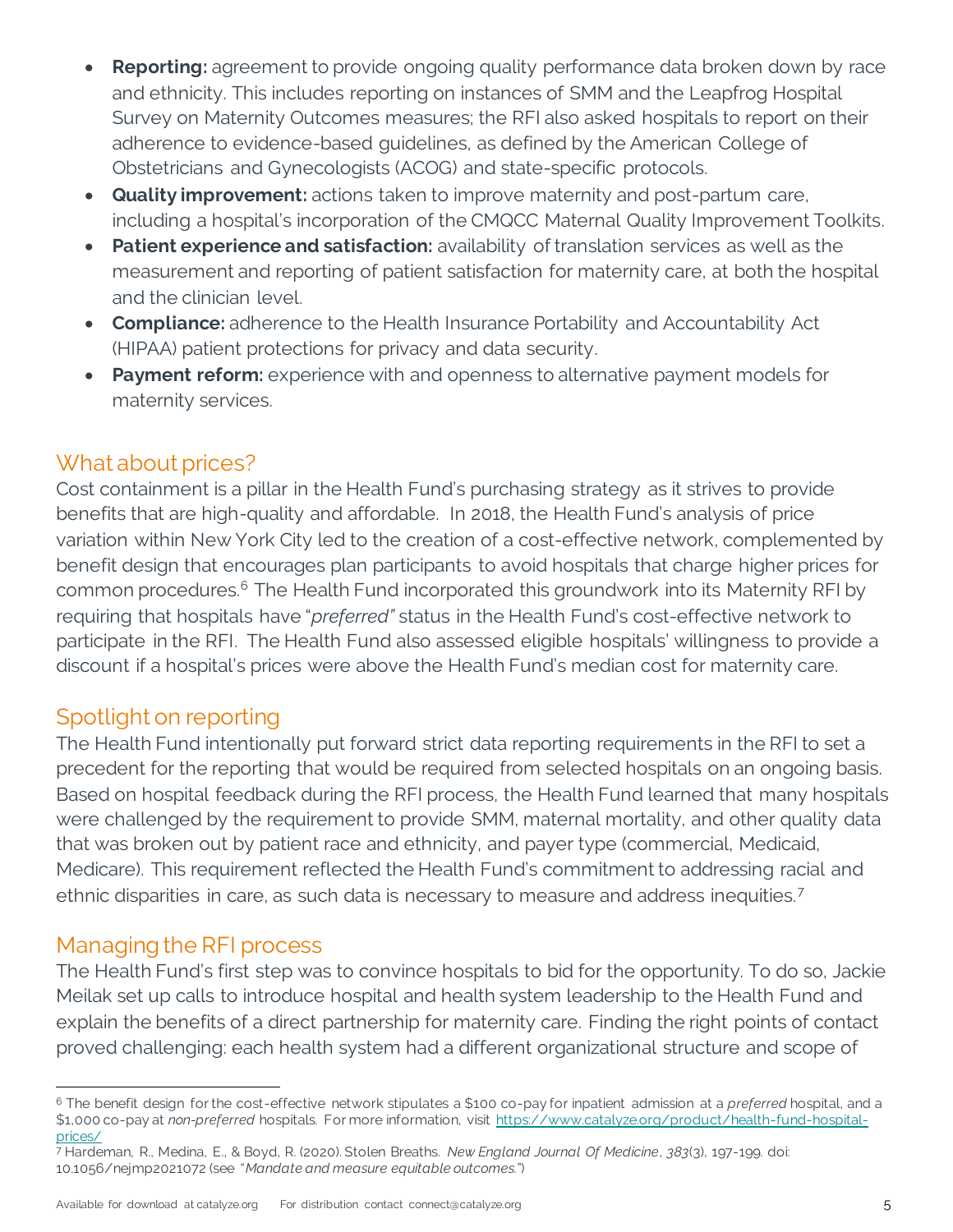responsibilities assigned to administrative leadership. The ideal initial point of contact was a senior manager with contracting and decision-making authority, able to rally the right resources from the appropriate departments. The RFI also required participation from clinical leadership, particularly the department of Obstetrics and Gynecology, as well as the involvement of the hospital's legal counsel.

After securing contacts from prospective hospitals, the Health Fund began tracking and monitoring RFI milestones and responses. In addition to the submission due date, the Health Fund set interim milestones for hospitals to express their intent to bid and submit questions. The Health Fund hosted a bidder's conference to answer the hospitals' questions. The Health Fund also issued multiple communications to prospective hospitals to keep them engaged.

#### Staffing and resources

Managing the RFI process proved to be an intensive aspect of this project, requiring two dedicated people to track and review responses. Jackie Meilak served as the project lead and a project manager helped her follow up with the hospitals. Additionally, in hospital-facing activities, Sara Rothstein reinforced the Health Fund's commitment to the project.

#### Selecting the finalists

Once the Health Fund had the RFI submissions in hand, it set out to evaluate the responses and select finalists to include in the HVMN. At this stage, the Health Fund declined proposals from hospitals that did not provide a complete response or otherwise failed to meet the minimum requirements.

Next, the Health Fund selected hospital finalists and performed onsite interviews, engaging in dialogue on the hospitals' services, outcomes, and strategies for performance improvement. According to Sara Rothstein, "Our goal was to assess how the systems' quality performance and standards aligned with best practices as determined by industry experts."

### **Results**

The Health Fund ultimately selected eight hospitals to participate in the maternity network due to their:

- Alignment with industry standards of care;
- Outcomes relative to the Health Fund's baseline rates of C-sections, episiotomies, & SMM;
- Responses and reported results relative to other respondents; and
- Thoroughness and rigor in continuous quality improvement.

The Health Fund asked selected hospitals to sign a memorandum of understanding (MOU), committing them to a mutually developed set of goals for inpatient labor and delivery services, and to entering into alternative payment arrangements – specifically bundled payment – in subsequent years.

In addition to these commitments, the MOU asks participating providers to report health outcomes by race and ethnicity, and to address instances in which patients report negative experiences. To do this, the Health Fund will ask patients who deliver through the HVMN to respond to a patient satisfaction survey that asks: "Were you treated with dignity and respect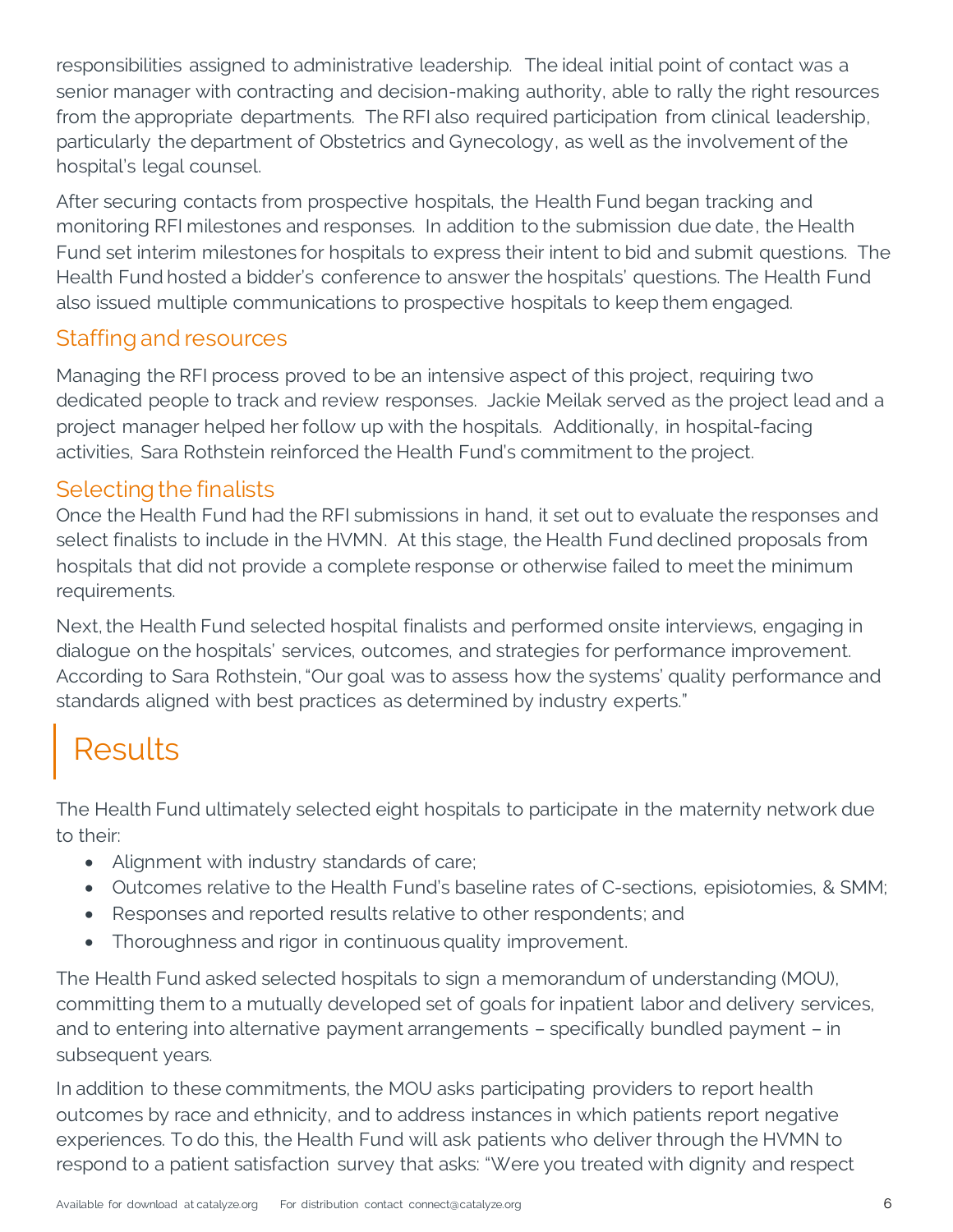during your labor and delivery experience? Were your concerns heard?" If a patient reports a negative experience, the Health Fund will alert hospital leadership. This process establishes accountability and helps to ensure that Health Fund plan participants have a voice in the care delivery program.

The Health Fund did not include any hospitals solely to meet geographic access concerns but selected hospitals that will be accessible to most plan participants in New York City and Northern New Jersey. At a later date, the Health Fund will consider adding hospitals to expand the program's geographic footprint if there are additional hospitals that meet the Health Fund's criteria.

### Designing the Benefit Design & Communications Strategy

Finding the right hospitals was the first part of the equation; the second was to craft a benefit design and communications strategy to generate excitement about the HVMN and bolster trust between the Health Fund and its plan participants.

The Health Fund wanted the benefit design to maximize plan participants' use of the HVMN while maintaining their ability to choose where to seek care. Prior to the HVMN, plan participants could pay \$100 for a maternity admission at a *preferred* hospital or \$1,000 at a *non-preferred* hospital. Through the HVMN, plan participants who enroll in the program and deliver at one of the eight HVMN partner hospitals would have their \$100 co-pay rebated. The Health Fund also used the program to promote use of Empire's Future Moms program, which provides free 24/7 access to nurses, to help further engage plan participants in their maternity care. With an initial draft of the benefit design in hand, the Health Fund turned its attention to communicating the program to its plan participants.

Sara Rothstein recognized that the only way to understand what plan participants prioritize in a maternity program was to ask them directly. To this end, the Health Fund contracted an independent research group to conduct four focus group sessions with plan participants and dependents. The focus groups included plan participants who had either given birth or were thinking about having children in the future, as well as a focus group of male plan participants who had children under age ten. The focus group facilitators probed plan participants about the qualities they cared most about when selecting a maternity care provider and how they wanted to receive communications about their maternity care options from the Health Fund.

The focus groups found broad support for the High-Value Maternity Network, but also identified certain factors that helped direct the Health Fund's communications and outreach strategy:

- Many women are attached to the doctors and hospitals they have used in the past; and
- Plan participants and their families value quality of care over cost; therefore, financial incentives alone may not alter a family's plans for maternity care.

The focus group facilitators explored how the Health Fund could address these factors.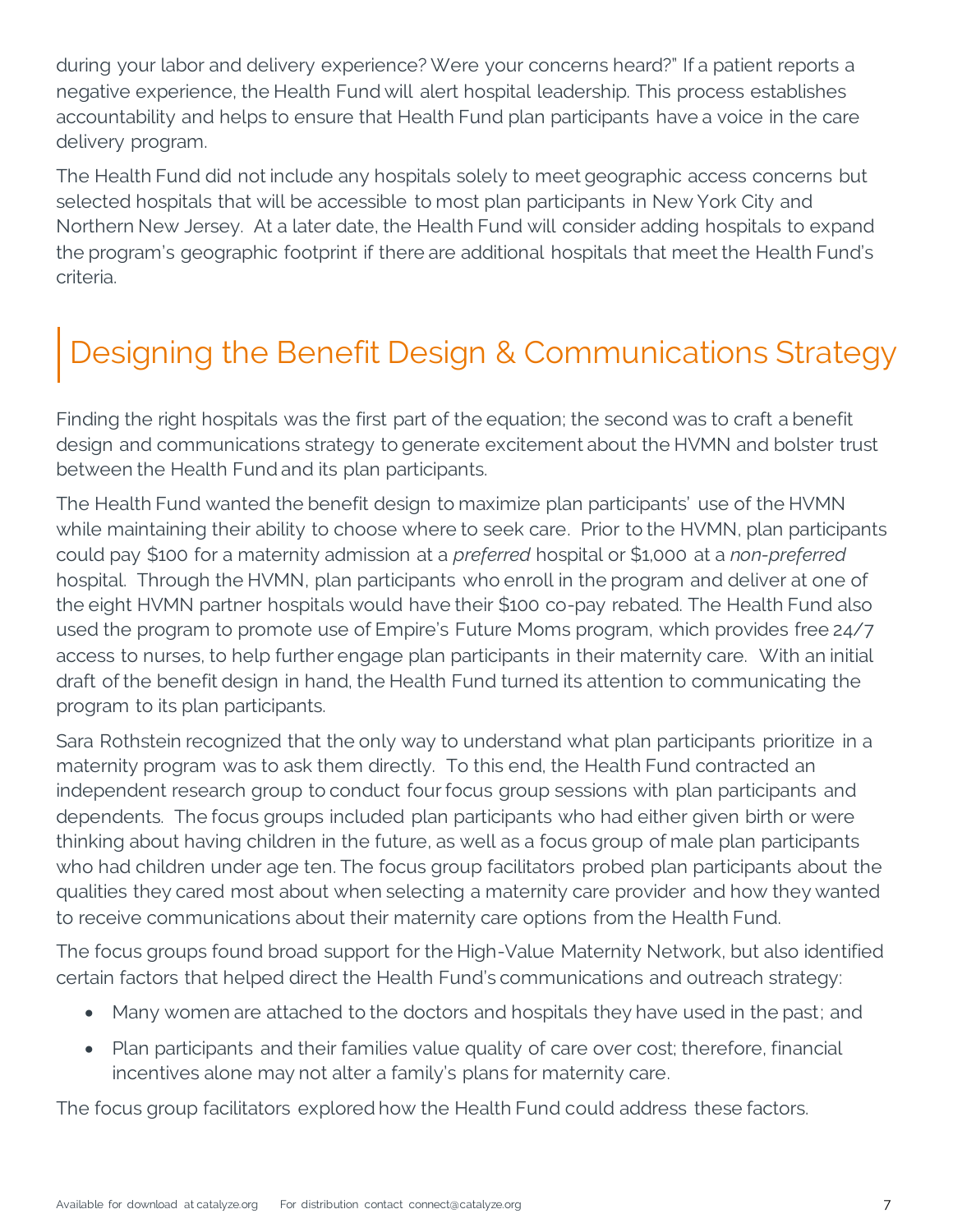When shown the criteria that the Health Fund used to develop the HVMN, the plan participants consistently selected the following factors as the most compelling:

- Having a NICU;
- Offering comprehensive postpartum care; and
- Guaranteeing no surprise bills from hospitals and providers.

The focus groups confirmed that the Health Fund's planned benefit design addressed plan participants' needs. They also gave the Health Fund further insight into how to frame the program's core messages to plan participants. Given that some focus group participants expressed a willingness to pay more out-of-pocket to stay with their doctors, the focus group research signaled that the Health Fund should lead with quality of care as the central benefit to the program, instead of emphasizing the out-of-pocket cost differentials.

The Health Fund worked with a marketing consultant to develop program materials in both English and Spanish. Based on the focus group insights, the Health Fund created postcards, brochures, and a

#### Why your Health Fund is standing up for you.

We care about the quality of your health care.

If there's a baby in your future, you'll want to choose the maternity care that's right for you. That's what the 32BJ Maternity Program delivers.

#### What does high-quality care mean for you?

Often, we think if we spend more money we'll get more. With the 32BJ Maternity Program working for you, you can pay less and get much more:



*Excerpt of the 32BJ Maternity Program brochure*

comprehensive website. The website detailed the new maternity network and benefit design, and it also provided insights and educational materials on maternity care. The Health Fund made plans to send a mailer to all female plan participants of reproductive age on a quarterly basis and conduct other types of ongoing outreach to eligible plan participants to keep the maternity program top of mind.

## Lessons Learned

Sara Rothstein and Jackie Meilak highlighted a few insights garnered through the RFI process that could help other purchasers interested in replicating the effort:

- **Build flexible deadlines:** Despite proactive communications to the bidders, many hospitals required extra time and multiple RFI iterations to complete a bid to participate in the HVMN. Building an ample cushion after RFI response deadlines ensures that downstream milestones are not put at risk.
- **Escalate early:** Unlike health plans, who staff and maintain proposal management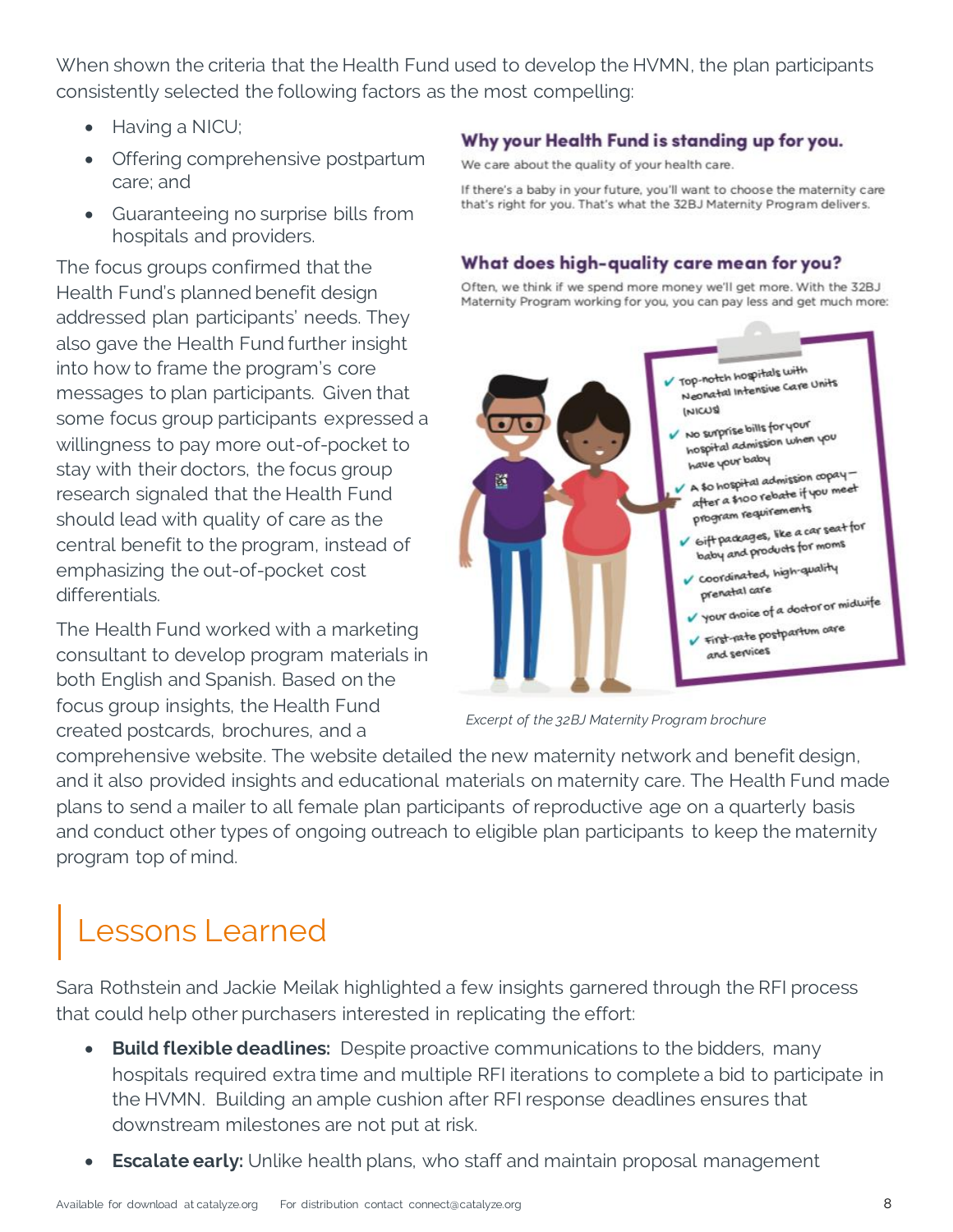departments, hospitals may not be staffed to respond to RFIs from purchasers. Engagement from hospital executive leadership is imperative, and the Health Fund quickly learned that escalating to C-suite champions early was the most efficient way to capture and sustain respondents' attention.

- **Involve hospital counsel from the outset:** Hospital legal teams raise questions and concerns about partnerships with a purchaser that are separate from the focus of executive and clinical leadership teams. Involving legal counsel from the beginning ensures these questions are addressed upfront, avoiding unnecessary delays.
- **Consult experts:** Whether it is for developing a custom RFI to reflect the needs of plan participants or reviewing proposals from hospital bidders, it is important for purchasers to use subject matter experts. It is particularly helpful to have maternity experts review the data provided by the hospitals, given that case-mix and other factors can impact the nonrisk adjusted data.
- **Advantages of scale:** With nearly 200,000 plan participants and over 1,000 births per year, the Health Fund recognized that it was uniquely positioned to capture the attention of the local hospitals and entice them to participate in the HVMN. For purchasers with smaller health plan membership, Sara Rothstein recommends pooling volume with other local purchasers before embarking on the initiative. If that's not feasible, benefit staff can instead advocate for improving maternity care quality at a more macrolevel by participating in state-based or national organizations working on the cause.

#### Is a high-value maternity network right for your organization?

Not every purchaser will have the necessary scale to build a highvalue maternity network independently. Executing this kind of direct contracting strategy requires a large population of plan participants of reproductive age, who are concentrated in a region where there are multiple competing hospitals.

Reflecting on the process to develop the benefit design and communication strategy, Rothstein and Meilak shared the following considerations for other purchasers:

- **Pregnancy is a sensitive topic:** Benefits staff should be sensitive to the fact that plan participants experience pregnancy in myriad ways and that about 10-15% of pregnancies end in miscarriage.<sup>8</sup> Staff in the Health Fund's call center take this into consideration when they reach out to plan participants who may be eligible for the program.
- **Find common ground:** The Health Fund designed the program materials to appeal to a wide range of experiences and emotions about pregnancy. For this reason, the Health Fund emphasizes the high-quality of HVMN hospitals (something that all plan participants identified as important) as the program's main benefit.
- **Use paths of least resistance:** The Health Fund worked closely with its TPA to figure out how to implement the benefit design in a way that both met the Health Fund's needs and

<sup>8</sup> March of Dimes, "Miscarriage." (2017). Retrieved 10 February 2021, from [https://www.marchofdimes.org/complications/miscarriage.aspx](https://www.nydailynews.com/opinion/ny-oped-what-we-learned-about-childbirth-20200310-i4sz34hrtnhmfnthr2ed4qtt6m-story.html)